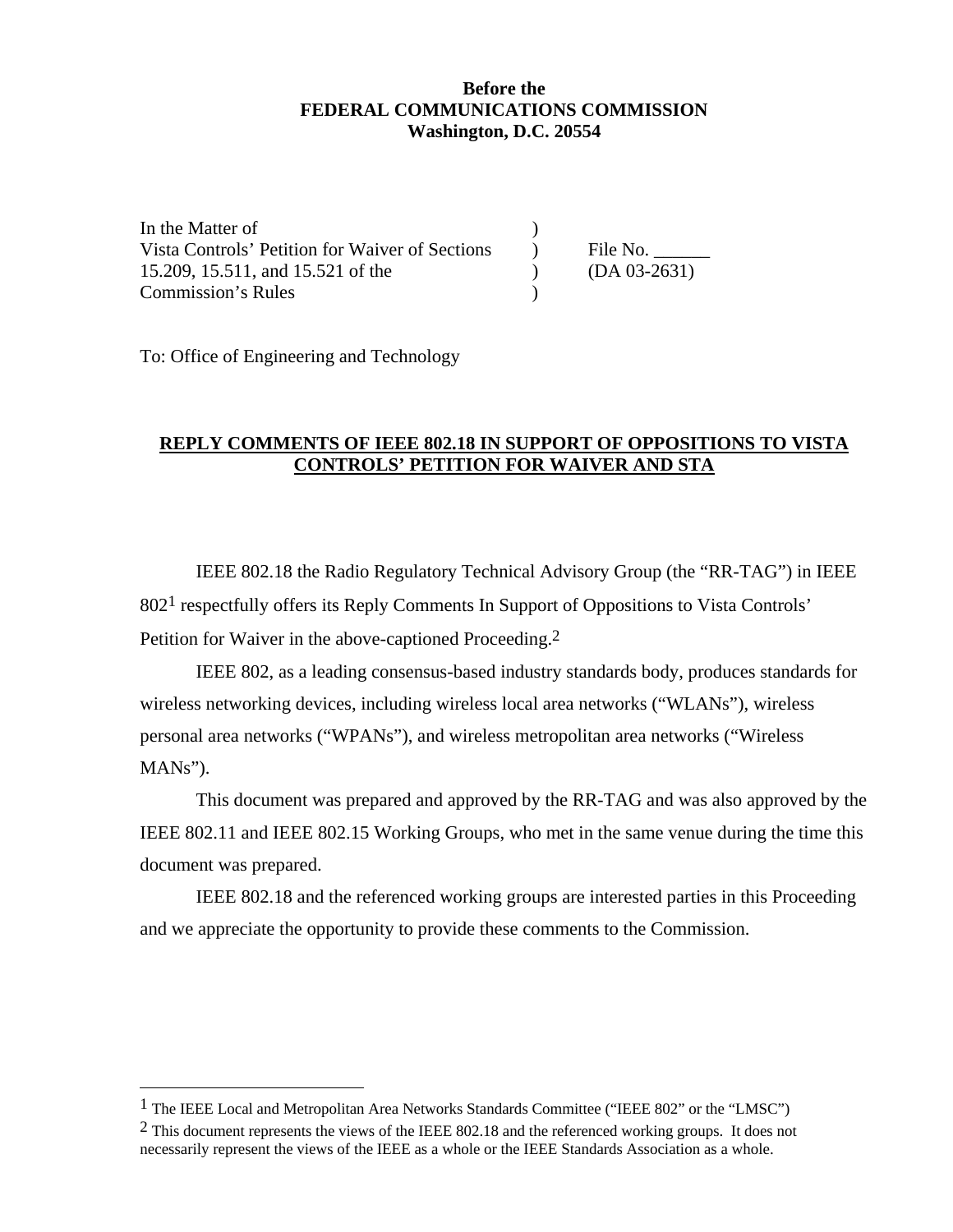#### **INTRODUCTION**

1. The IEEE 802.18 RR-TAG, together with the IEEE 802.11 and 802.15 Working Groups, hereby express their strong opposition to the pending request filed by Vista Controls ("Vista") seeking waiver of Sections 15.209, 15.511 and 15.521 of the Commission's rules to permit the authorization, importation, and operations of the QUPID ultra-wideband ("UWB") surveillance system.

2. The IEEE 802.18 RR-TAG, together with the IEEE 802.11 and 802.15 Working Groups, also strongly oppose the related application of Vista seeking special temporary authority ("STA") for deployment of the QUPID system.

3. The Office of Engineering and Technology ("OET") should summarily deny Vista's waiver request for failing to satisfy the Commission's waiver standards. Additionally the waiver request and STA application should be denied as grossly excessive in light of the Commission's cautious approach towards the implementation of UWB technology reflected in its recently adopted UWB rules. The parameters requested in the waiver and STA request clearly are not within the legal limits or the spirit of the FCC's First Report and Order and Memorandum Opinion and Order on UWB.3

4. Denying Vista's requests would avoid setting a precedent that OET would be compelled to follow in connection with other parties seeking comparable relief at equally damaging power levels.4

 $\overline{a}$ 

<sup>3</sup> *See* Revision of Part 15 of the Commission's Rules Regarding Ultra-Wideband Transmission Systems*,* First Report and Order, 17 FCC Rcd 7435 (April 22, 2003) ("*UWB Report and Order*"); Memorandum Opinion and Order and Further Notice of Proposed Rule Making, 18 FCC Rcd 3857 (2003) ("*UWB MO&O*").

<sup>&</sup>lt;sup>4</sup> Under [Melody Music, Inc. v. FCC, 345 F.2d 730 (D.C. Cir. 1965)] and its progeny, the Commission is obligated to assure comparable treatment of similarly situated parties.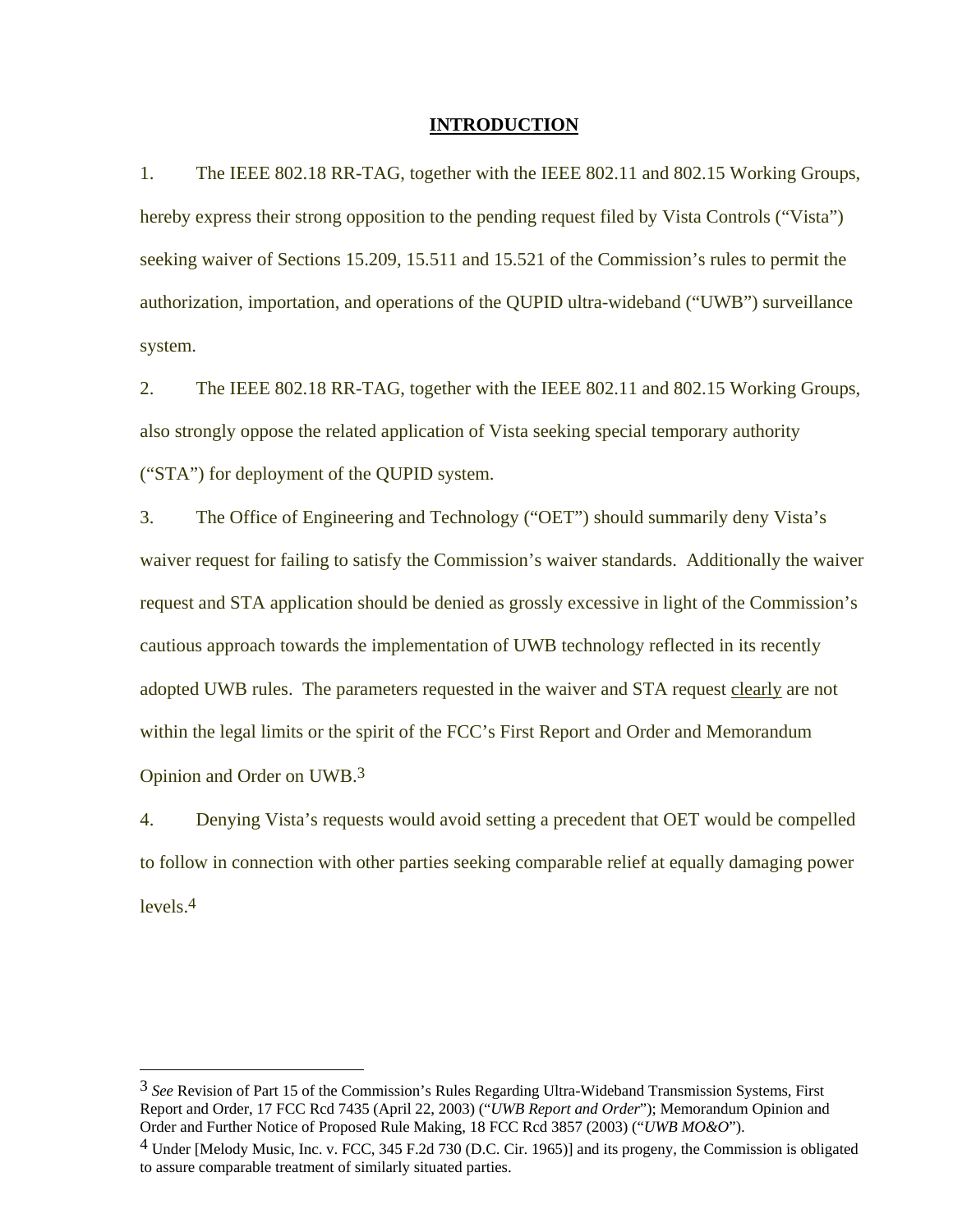### **VISTA'S WAIVER REQUEST FAILS TO SATISFY THE COMMISSION'S STANDARDS FOR GRANT OF A WAIVER**

5. The Commission may waive its rules only if there is good cause to do so.<sup>5</sup>

6. Vista has failed to demonstrate that there is any valid reason for granting such a waiver. In general, waiver is appropriate if: *(1) special circumstances warrant a deviation from the general rule; or (2) such deviation would better serve the public interest than would strict adherence to the general rule*. 6

7. Vista, however, has not shown that its QUPID system presents any unusual or special circumstances or that application of the Commission's UWB rules to its system would be contrary to the purposes of the rules' power and emission limits.

8. Indeed, the Commission when formulating its UWB rules contemplated the type of radar that Vista proposes.

9. Additionally the Commission's rules require coordination prior to use, and users of UWB imaging devices are required to supply operational areas and a variety of other data to the FCC Office of Engineering and Technology.7

10. Since Vista is seeking a STA in addition to the waiver, it is not clear that the required coordination ever occurred. Yet, in the waiver request and related documentation, it is abundantly clear that Vista is delivering these systems to customers and that they are in fact in operation. Vista seems to be asking for this waiver and the associated STA in an attempt to legitimize what appear to be existing deployments of the QUPID system that do not comply with the Commission's rules.

l

<sup>5</sup> *See* 47 C.F.R.§ 1.3

<sup>6</sup> *See* 47 C.F.R.§ 1.925(b)

<sup>7</sup> *See* 47 C.F.R.§ *15.525*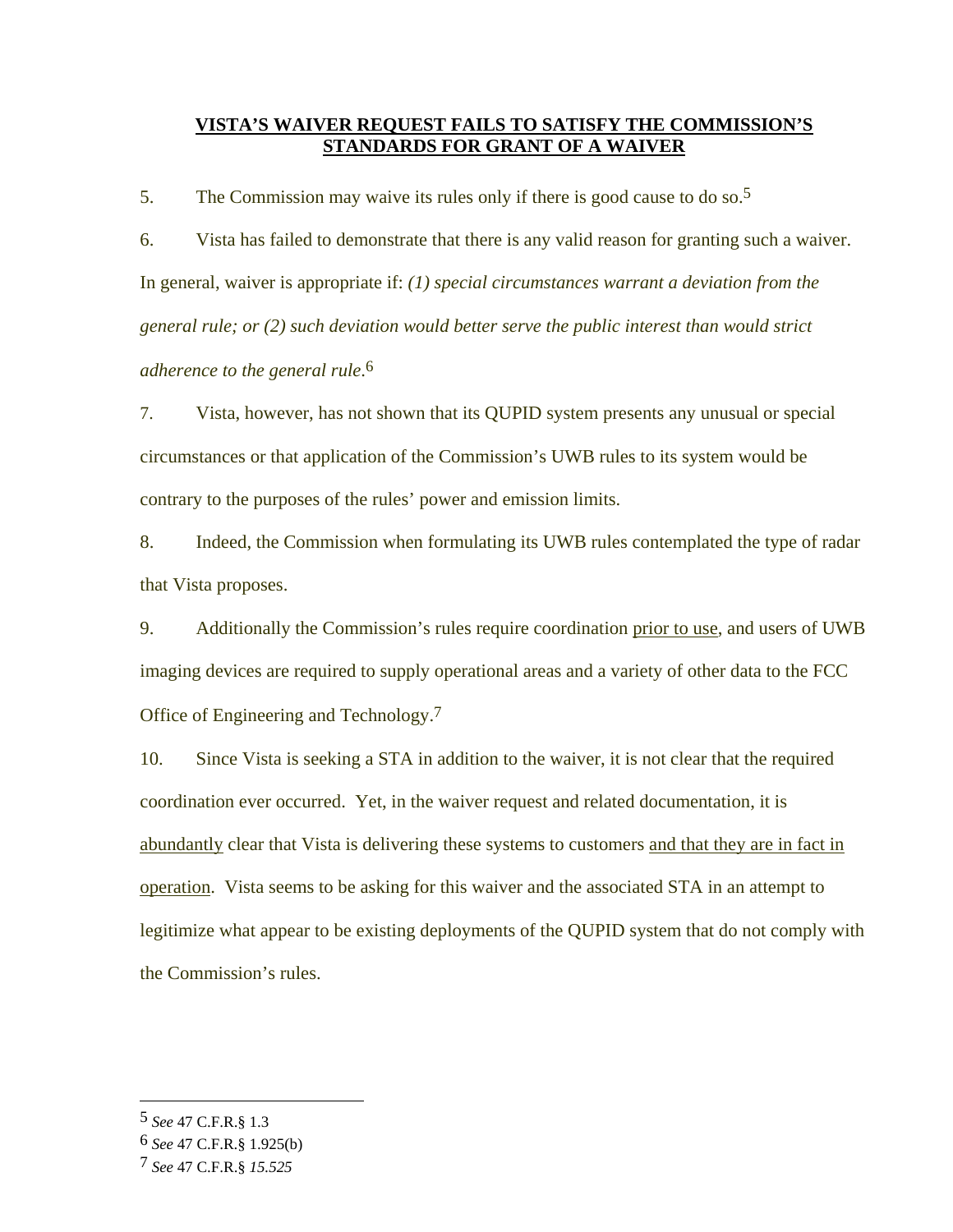11. Rather than granting the waiver and STA request, we respectfully suggest that the Commission should investigate the current deployment status of Vista's QUPID systems and consider whether enforcement action may be appropriate.

#### **THE POWER LEVELS REQUESTED BY VISTA ARE FAR IN EXCESS OF WHAT IS ALLOWED UNDER THE COMMISSION'S EXISTING UWB RULES**

12. As others who have filed Oppositions to Vista's waiver request and STA application have stated, Vista is seeking authority to operate the QUPID system at effective isotropic radiated power ("EIRP") levels far in excess of those permitted under Subpart F of Part 15 of the Commission's rules governing UWB operations.

13. The QUPID system operating pursuant to the requested waiver or STA would have a bandwidth of approximately 500 to 1000 MHz, which equates to an approximate requested total peak power range of  $[40+20*log(500/50)] = 60$  dBm to  $[40+20*log(1000/50)] = 66$  dBm.

14. Thus granting the waiver would permit the in-band transmission of approximately 1 to 4 kilowatts of peak power.

15. Vista's stated peak power of 40 dBm in a 50 MHz bandwidth and RMS average power of –10 dBm in a 1 MHz bandwidth exceed the Commissions' current UWB power limits by 40-46 dB (a factor of approximately 10,000-40,000) and 31.3 dB (a factor of slightly more than 1,000) respectively.

16. This power would span the spectrum from 1.8 to 2.8 GHz, including across critical services below 3.1 GHz that to date the FCC has protected for compelling reasons of public safety and national security, including licensed services, such as WCS in the 2.3 GHz band, and other uses such as IEEE 802.11<sup>TM</sup> WLANs and IEEE 802.15<sup>TM</sup> WPANs at 2.4 GHz.

**17.** Because the Commission's rules define "bandwidth" for UWB devices as "10 dB down," the Vista-proposed operations at  $1 - 4$  kW could radiate on the order of 100 - 400 watts of peak power across adjacent bands that, as pointed out below, include a variety of sensitive services.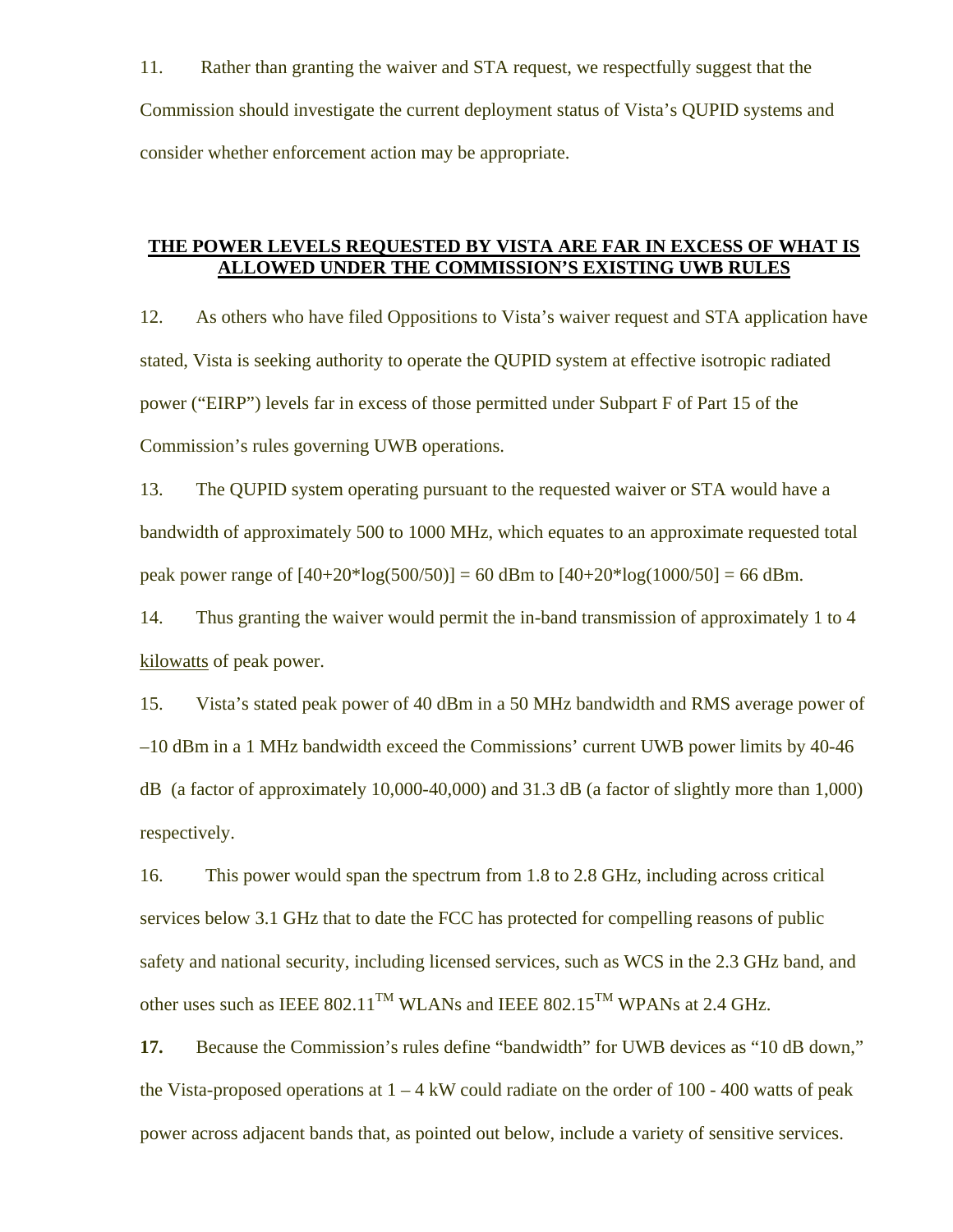**18.** The immediate consequence of granting this waiver would be to effectively alter the Commission's rules regarding allowable UWB power levels, both in and out of band.<sup>8</sup>

19. The resulting high power levels raise significant concerns regarding the potential for harmful interference from the QUPID system to authorized systems operating below 3.1 GHz, including critical operations of bands restricted for safety-of-life operations in the National Airspace, GPS (including GPS-enabled E-911), as well as the Personal Communications Service ("PCS"), IEEE 802.11<sup>TM</sup> WLANs and IEEE 802.15<sup>TM</sup> WPANs at 2.4 GHz, and other services.<sup>9</sup> 20. The existing UWB rules seek to protect authorized operations from harmful UWB interference through rigid power limits, spectrum restrictions, and other regulatory requirements.<sup>10,11</sup>

21. These restrictions reflect the Commission's sensibly cautious approach to UWB implementation due to a growing body of test data and the absence of definitive operational experience with the technology.<sup>12</sup>

 $\overline{a}$ 

<sup>8</sup> Under [Melody Music, Inc. v. FCC, 345 F.2d 730 (D.C. Cir. 1965)] and its progeny, the Commission is obligated to assure comparable treatment of similarly situated parties.

 $9$  Contrary to Vista's claims in its waiver request that QUPID operations do not degrade GPS performance, independent testing, the results of which are part of the record in the UWB proceeding, confirms that operation of UWB devices do result in harmful interference to GPS receivers. *See UWB Parameters for EMC Coexistence With Legacy Systems,* Report of The Defense Advanced Research Projects Agency, Networking in Extreme Environments Programs (released June 31, 2003); NTIA Special Publication 01-45, *Assessment of Compatibility between Ultrawideband Systems and Global Positioning System (GPS) Receivers*, February 2001; NTIA Report 01-384, *Measurements to Determine Potential Interference to GPS Receivers from Ultra-wideband Transmission Systems*, February 2001; and *Potential Interference to GPS from UWB Transmitters Phase II Test Results: Accuracy*, Lossof-Lock, and Acquisition Testing for GPS Receivers in the Presence of UWB Signals; Sponsored by the U.S. Department of Transportation, Study Conducted by Stanford University; Version 3.0, March 16, 2001.

<sup>10</sup> *See* 47 C.F.R. § 15.511

 $11$  Vista's proposed system is in effect a surveillance system that is subject to licensing requirements established only months ago in the *UWB MO&O* and is limited to parties eligible for licensing under the provision of Part 90 of the Commission's Rules. Furthermore, surveillance systems must operate within certain frequency ranges and at power levels that Vista's proposed system greatly exceeds.

<sup>12</sup> *See* UWB Report and Order, 17 FCC Rcd at 7444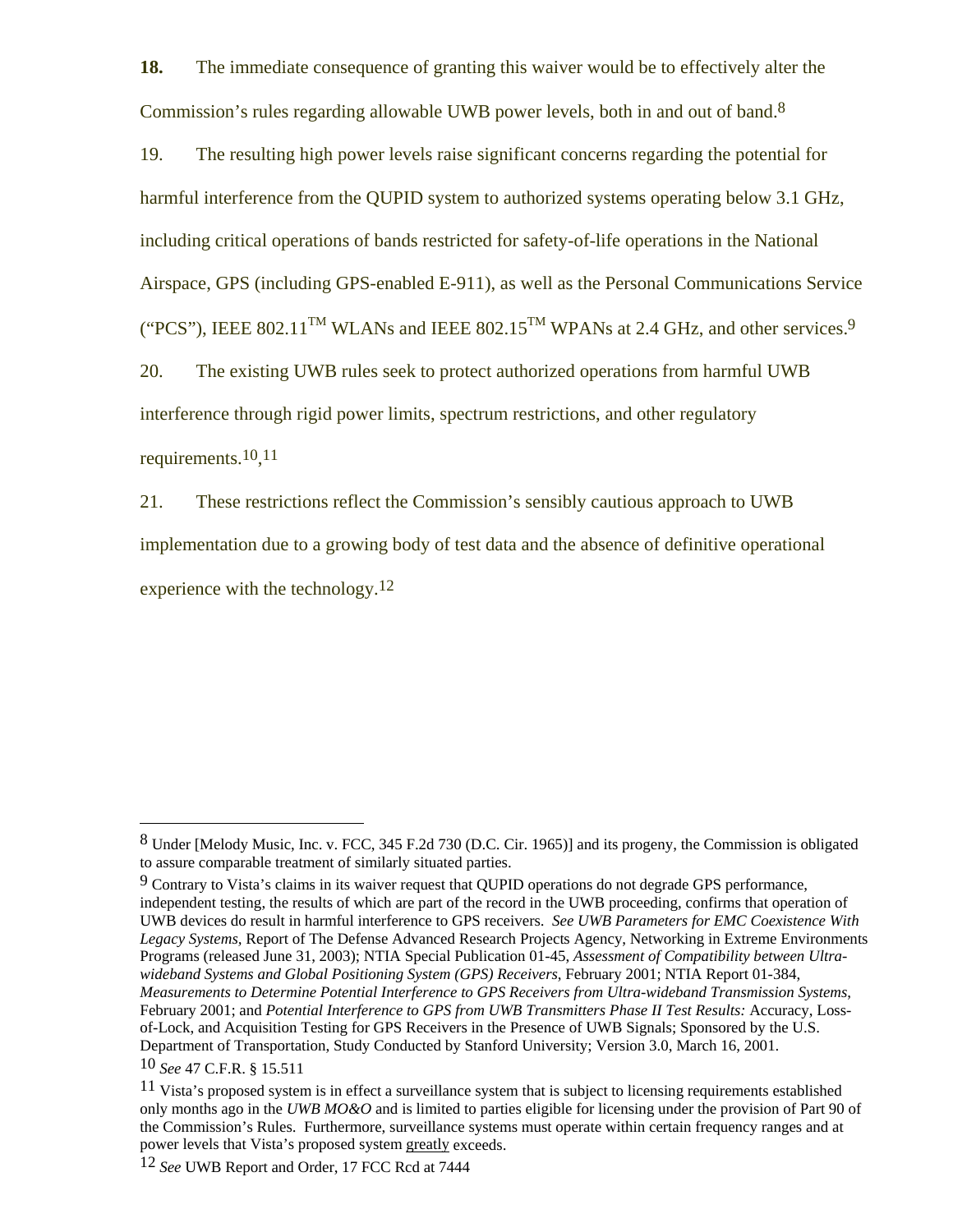22. Consistent with this approach, the Commission has made it clear that consideration of more flexible UWB standards will be appropriate only after "additional experience has been gained with UWB operations."13

23. We believe that additional experience and studies are necessary to fully understand the possible impact of even those conservative UWB regulations.

24. Recent statements from OET seem to support that view. "*We urge the IEEE to perform the technical analyses to ensure that any UWB standard it develops will not cause levels of interference beyond that already anticipated by the rules …*"14

25. To approve step function increases of 40 dB in peak power and 31.3 dB in RMS average power would clearly be totally inconsistent with the Commission's wisely chosen, conservative approach.

26. The Commission's cautious approach is supported by the engineering community as the minimum necessary for the protection of existing systems. Renowned researchers in the field have recently written that "*[t]he conservative masks approved in the FCC's First Report and Order and an even more restrictive set under development for Europe by the European Telecommunication Standards Institute (ETSI) Task Group 31 (TG31) - in close cooperation with the European conference of Postal and Telecommunications Administrations (CEPT) SE24, should ensure that emerging UWB radio products will be safe.*"<sup>15</sup> Addressing the need to design systems that prevent UWB interference, these researchers also state that "*only a large research effort, and scrutinizing analysis and measurements will be able to help establish the most appropriate set of rules for this capable yet disruptive spectral overlay technology*."

 $\overline{a}$ 

<sup>13</sup> *See* UWB Report and Order, 17 FCC Rcd at 7444

<sup>14</sup> *See* the article at http://rcrnews.com/cgi-bin/news.pl?newsId=15071&type=news&bt=fcc

<sup>15</sup> *See* Domenico Porcino and Walter Hirt, *Ultra-wideband Radio Technology: Potential and Challenges Ahead*, IEEE Communications Magazine, July 2003, at 72